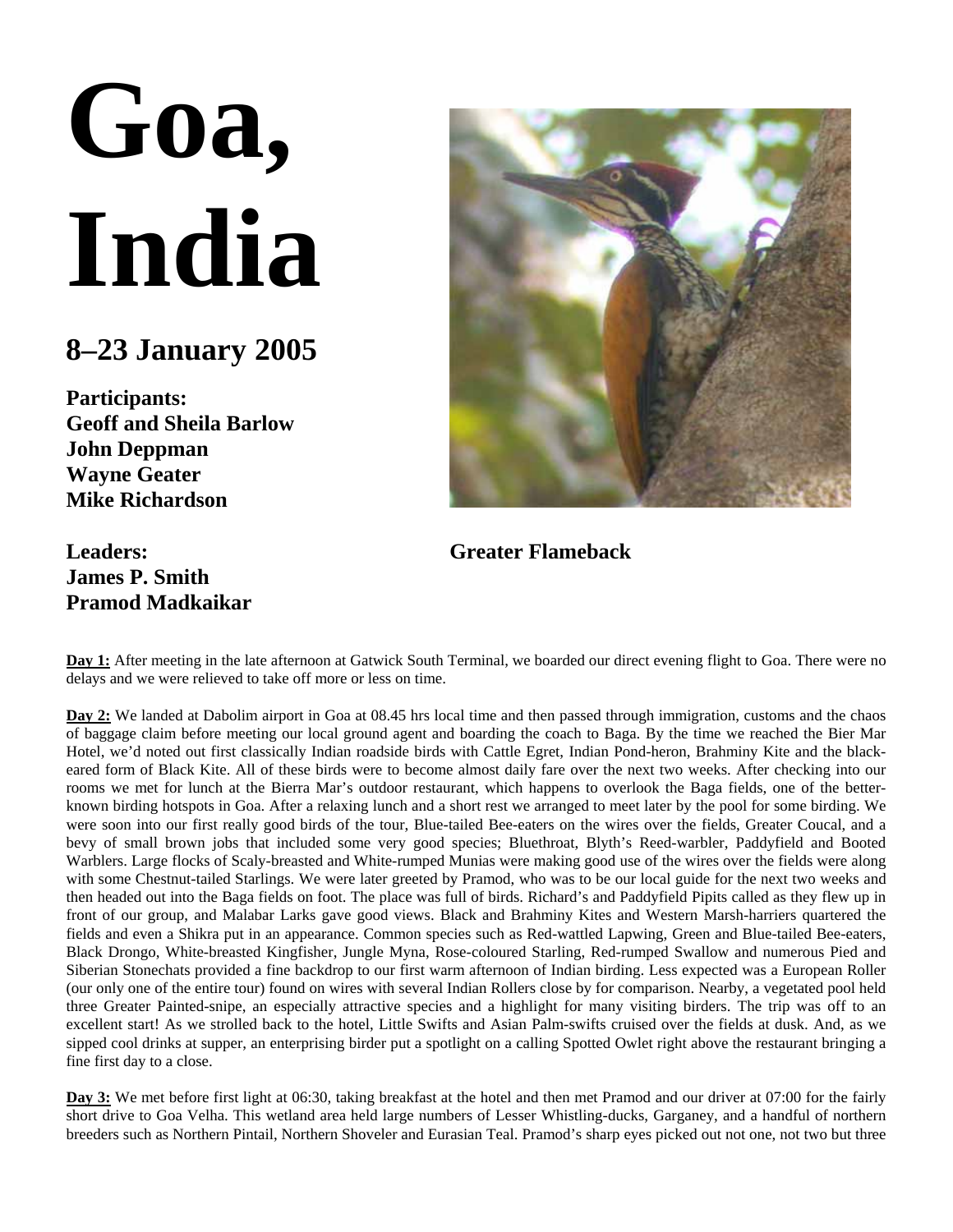Spotted Owlets roosting in the tall palms behind us and Cotton Pygmy Geese and Bronze-winged Jacanas foraged amongst the vegetation in front. A Stork-billed Kingfisher showed well on wires above the marsh and a stroll through the village to some nearby rice fields produced Green Warbler, White-browed Bulbul and a Pale-billed Flowerpecker. The fields themselves were a little quiet but we still found a Common Snipe and a skulking Bluethroat. From here, we drove the short distance to Carambolin Lake, which was evidently loaded with birds as soon as we arrived. Indian Purple Swamphens were present in large numbers, and at least four Oriental Darters dried their wings in the warm sunshine with Little Cormorants being plentiful around the lake. A couple of Indian Cormorants were also present and it was a treat to find several Pheasant-tailed Jacanas. Across the road, an extensive area of rice fields supported Asian Openbills, Woolly-necked Storks, many Yellow Wagtails and a mixed selection of waders including Black-winged Stilt, Ruff, Common Greenshank and a couple of Pintail Snipe in a field of rough pasture. After such a productive morning, we escaped the heat for a while over lunch at a nearby restaurant. Although it was still hot, we were hungry for more birds and drove to a nearby small wood at Carambolin, which gave us shade and some very good birds, beginning with Black-rumped Flameback, several Eurasian Golden Orioles and Oriental Magpie Robin. After a few minutes, Pramod located two Brown Hawk-owls at a favoured roost site, which gave us excellent daylight views. Further down the road, Red-whiskered and Red-vented Bulbuls both showed well and a fruiting tree gave us great looks at a couple of Coppersmith Barbets and Thickbilled Flowerpeckers. We were so absorbed in the barbets, that we almost missed stunning views of a male Loten's Sunbird feeding from flowers on the tree that was giving us our shade! With an extremely low tide, there was plenty of exposed mud harboring many waders on the mudflats though admittedly many of these were rather distant. However, by carefully picking through the waders were found plenty of Lesser Sandplovers and Kentish Plovers, Common Redshanks, Common Greenshanks, and a couple each of Marsh and Terek Sandpipers. We were so engrossed in these that it wasn't until Wayne noticed a pratincole just yards away that we turned around and changed our focus. There amongst the saltmarsh grasses were large numbers of Small Pratincoles and Little Stints. The camouflage of both species was so impressive that they could have easily been missed altogether. It wasn't until the whole flock flew and resettled that we realized over 300 Small Pratincoles had been resting just yards from our viewing point. As we returned towards the woodland, it was clear that some birds were enjoying the warm thermals and we had excellent passages of two very good birds – a Lesser Adjutant and the recently split (from Lesser Spotted) Indian Spotted Eagle cruising overhead. Our final session of the day came from an overlook at Carambolin fields were we had some really fine birds, including a ghostly male Pallid Harrier perhaps pursuing the distant flock of Greater Short-toed Larks, a stunning Blackshouldered Kite, Ashy Woodswallow, Chestnut-shouldered Petronia, several Long-tailed Shrikes and a Brown Shrike which turned out to be the only one of the entire trip. It had been a long and full first day and we reflected on our day over the log call and supper at the Bierra Mar Hotel.

**Day 4:** No peace for the wicked! Pramod, our local guide had us up early, meeting at 05:30 for the departure to Backwoods Camp. The journey was relatively traffic-free but somewhat foggy once we reached the upland forest areas. A Crested Serpent-eagle resting close to the road was the most notable bird en-route, but with tea and coffee waiting for us at Backwoods we didn't hang around, arriving at the camp at about 07:45. Our first sojourn into the forest gave us Pompadour Green-pigeon, White-rumped Shama, Yellow-browed Bulbul and Bar-winged Flycatcher Shrike. There was, however, no sign of the hoped for Spot-bellied Eagle-owl. After a late but substantial breakfast, we headed up to Tambdisurla Temple, which proved to be a good move as it was evidently very birdy as soon as we entered the grounds. First, a Taiga Flycatcher showed well, rapidly followed the rare Blue-andwhite Flycatcher, Malabar Whistling-thrush, Dark-fronted and Puff-throated Babblers, Greater Racket-tailed Drongo, and the only Common Flameback of the tour and all this before we'd even reached the temple! Pramod was hopeful of seeing the rare Blueeared Kingfisher in this area, as a single bird had spent most of the winter here. As we sat quietly by a largely empty riverbed our hearts sank, as upwards of 200 Russian tourists marched steadily down the trail in a line that just never seemed to finish. When we eventually waved bye-bye to the last tourist Pramod, who'd gone a little further upstream, whistled us over, he'd found the Blueeared Kingfisher! We were all treated to excellent views as it perched above a small pool in the riverbed. That was a life bird for yours truly....and there was much rejoicing! The party wasn't over either. From the temple we had views of Crested Serpent-eagle and Oriental Honey-buzzard, and back down along the riverbed, excellent views of the rather scarce Brown-breasted Flycatcher, in fact two birds were found there. Tambdisurla temple had given us a top-notch morning and we returned to the camp for a hearty lunch, and a relax in the heat of the afternoon. By 15:45, the staff at Backwoods was feeding us again, this time tea, coffee and biscuits before we entered the woods once more. Pramod took us along different trails this time, one of which opened up onto the local river and here we sat for a while, enjoying the scenery and picking up some very nice birds, including Black-capped Kingfisher, Chestnut-headed Bee-eater, Streak-throated Swallow, Indian Swiftlet, White-cheeked Bulbul and a really-fine male Verditer Flycatcher. A little later we were overlooking some rice paddies amidst the woodland, which provided a decent horizon and we were rewarded with great flyover views of Malabar Pied Hornbills, Crested Treeswift and the typically zippy Vernal Hanging Parrots dashing over the treetops. Ashy Drongo, Blyth's Reed-warbler, Long-tailed Shrike and Grey Wagtail were all feeding in the area as well. Wayne's vigil during the mid-afternoon siesta time had given him Malabar Grey Hornbill, and a flyover Great Hornbill, so he'd managed to see all three possible hornbills in Goa in just one afternoon! At supper, Pramod picked out the distant calls of Brown Hawk-owl and Oriental Scops-owl and we settled down for a chilly night at Backwoods.

**Day 5:** The day began well, tea, coffee and biscuits at 06:45 immediately followed by decent views of an Indian Pitta feeding behind the Backwoods kitchen in the murky early morning light. This prized gem of any Goan trip was feeding together with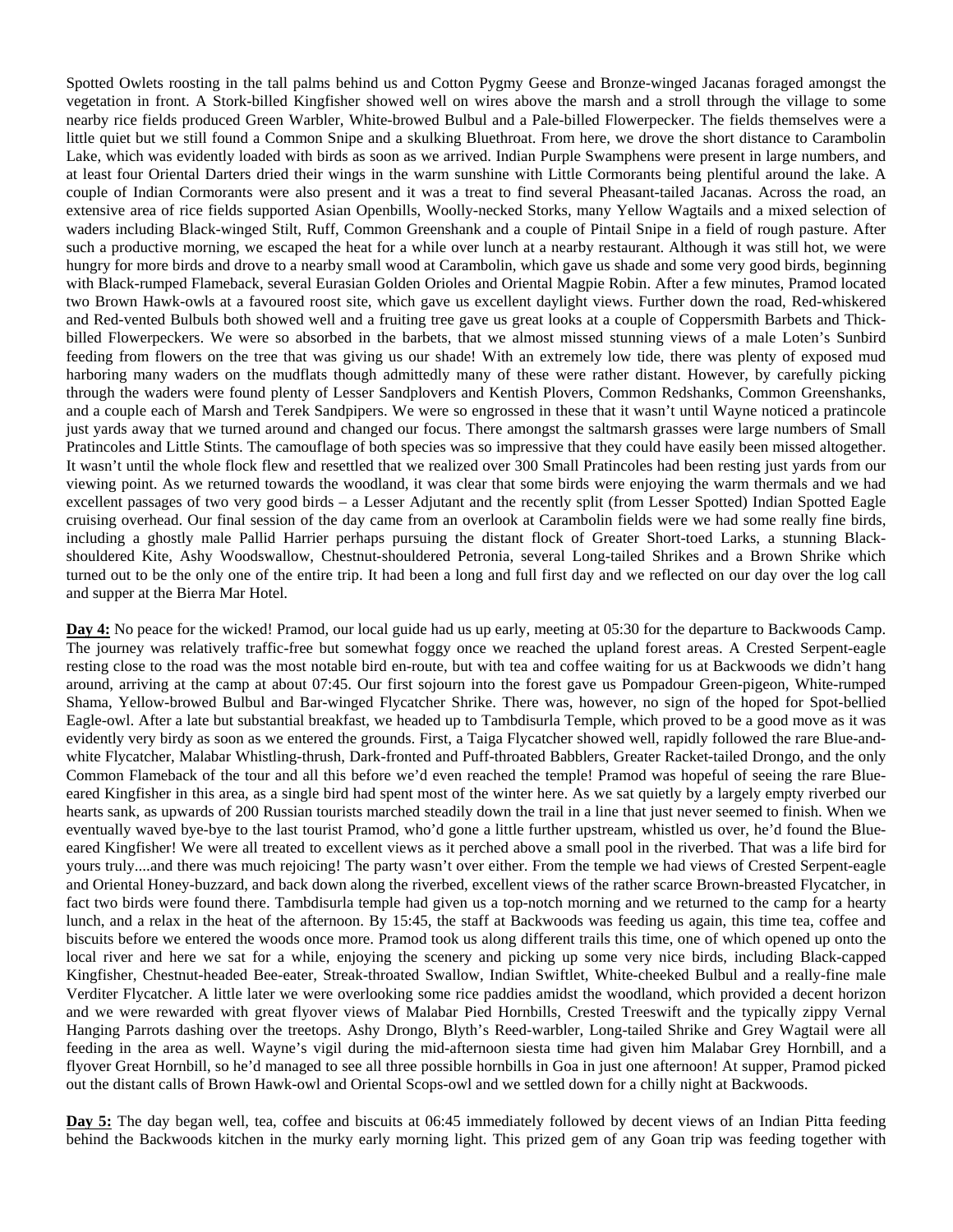Nilgiri Blackbirds, Orange-headed Thrush and Oriental Magpie Robin. Another Indian Pitta was to follow, right at the beginning of our first walk out into the forest. Not bad for starters! Pramod led us on another beautiful woodland loop through mature forest adjacent to the camp. Woodpeckers featured with Brown-capped Pygmy, Rufous and Heart-spotted all being found. The female Spot-bellied Eagle-owl also lifted her head a little inside at the nest hole revealing her crown and ear tufts but not too much else, before promptly sitting back down! A little further along the track, Small Minivets and Malabar Grey Hornbills were found, the latter becoming a feature of the day with no less than 22 being seen. After breakfast (scrambled eggs on toast this time), we headed out towards a new raptor watch point at a small village not too far from Backwoods camp. We weren't disappointed, before we reached the watch point we had good views of a perched Black-shouldered Kite and on our arrival, a large raptor soaring over our station turned out to be a juvenile Rufous-bellied Eagle! After this, other species put on a great show, though some were distant, many appeared overhead or very close to our watch point. The raptors began to flow, with Crested Goshawk, Mountain Hawkeagle, Bonelli's, Booted and Black Eagles all being added to our trip list. The same spot also gave us views of some difficult passerines with Crimson-fronted Barbet and a small party of the scarce Black-throated Munia being seen well by all in our group. Pride of place however, must go to a magnificent Great Hornbill (rare in Goa) with its bizarre slow-motion flight action as it careened across the sky above the forest. On the whole, it had been a wonderful morning and we headed back to camp for lunch, and of course, the all-important siesta. After our break, it was clear that Pramod had something special lined up of us. By taking an intricate network of tracks just outside the camp, we found ourselves staring into a bamboo thicket. And there, about 10 feet above the ground was a fantastic pair of Sri Lanka Frogmouths! One bird was reddish in tone, the other rather more grey, but both extremely weird-looking like a curious mix of Chuck-will's Widow and a scops-owl. Daytime views of Sri Lanka Frogmouth are few and far between and it was a real privilege to start our afternoon on such a high. A little later we birded an area called Sulha, which composed of an open, scrubby area close to an attractive river. By watching patiently in the shade, we were rewarded with good views of Plain Flowerpecker, Spangled Drongo, Coppersmith Barbet, over 20 Malabar Grey Hornbills, and a good selection of bulbuls including Black-crested. Impressive fly-overs included over 100 Pompadour Green-pigeons, Vernal Hanging Parrots, Malabar Parakeets and a Black-shouldered Kite. After a brief watch for Dusky Crag-martins, which did not perform, we climbed a rather open, barren hillside and sat and waited for the sun to set, and nightfall to arrive. Our main quarry was nightjars, but before we settled, a Brown Hawk-owl flew through the dusk and out of sight. Pramod used his skills to the full, and eventually we were rewarded with excellent spotlight views of Grey and Savannah Nightjars, the latter being especially thrilling and showing extremely well in flight. It had been another superb day, full of high-quality birds often seen extremely well.

**Day 6:** Tea, coffee and biscuits at 06.45 were welcome after a cool night at Backwoods and shortly after first light we set out for the 30-minute drive to Molem Nature Centre and the surrounding woodland. The woodland birding was typically patchy, beginning well with Taiga Flycatcher and Golden-fronted Leafbird but then hitting a quiet period until Pramod picked out a stunning male Malabar Trogon! Sitting quietly in the forest, this difficult species could so easily have been missed but we all had good views before it vanished just as quickly as it had appeared. But we were thrilled with another endemic bird, especially in the form of a trogon. After this our luck changed and we were kept busy all the way along the track and back to the restaurant for breakfast. Birds came thick and fast including some new ones for our trip; Brown-capped Pygmy Woodpecker, White-bellied Drongo, Western-crowned Warbler (many), Green and Greenish Warblers, Tickell's Blue-flycatcher, Asian Paradise-flycatcher, Bar-winged Flycatcher-shrike, Rufous Treepie and finally, at last, Mike caught up with Velvet-fronted Nuthatch. We celebrated with freshly squeezed mango juice, banana, coconut porridge and masala omelets for breakfast! Our post-breakfast loop at Molem was rather quiet but we did have good views of Dark-fronted Babbler, White-rumped Shama and Thick-billed Flowerpecker and a couple of Ashy Woodswallows cruised over the woods. Back at the camp lunch was disturbed when Wayne's sharp eyes noticed a dove sat above the stream running through the camp. Although brief, several of our party were fortunate enough to have close, naked eye views of an Emerald Dove but it escaped into the woods pursued by most of the birders staying at the camp! After tea and biscuits, we returned to Tambdisurla Temple in the afternoon, primarily to search for a mystery flycatcher that had been found earlier in the day by John Martin. We had barely entered the gate when I heard the call of Hume's Warbler coming from the canopy and, with patience, several of our group managed to get views of this very active *Phylloscopus*. Pramod, however, sensing a Goan rarity, was well ahead along the track and we joined him, settling down to wait for the flycatcher to appear. We didn't have to wait for long, as we found the bird feeding high from tree tops above the river, feeding behavior that was rather different from the low feeding, skulking flycatchers that we'd seen earlier in the trip. Visually, it wasn't the most exciting bird to look at but it was certainly something good. After deliberation over some digiscoped images later in the evening, it was concluded that the flycatcher was a Dark-sided, and as such, almost certainly the first good record for Goa. Rather interestingly, the winter areas for this NE Indian breeder are still largely unknown. Perhaps we'll see more records from Goa in the future? After the excitement, a Brown-breasted Flycatcher drew little attention and Pramod led us down to a rice paddy where we enjoyed beautiful scenery and some fly-over Mountain Imperial Pigeons. The White-rumped Needletails hawking overhead were an absolute treat. It had been another wonderful day in the Western Ghats, and we returned to the camp for another tasty supper and our daily log call.

**Day 7:** It had been yet another chilly night at backwoods, but it soon warmed up, especially when the Indian Pitta reappeared at the back of the camp kitchen! Wayne produced some particularly impressive photos of this bird. Another woodland loop this time gave us great views of the male Spot-bellied Eagle-owl perched high in the canopy overlooking the nest site. We all had excellent views, and left the site without any undue disturbance to the birds. The rest of the pre-breakfast session was a little slow but we did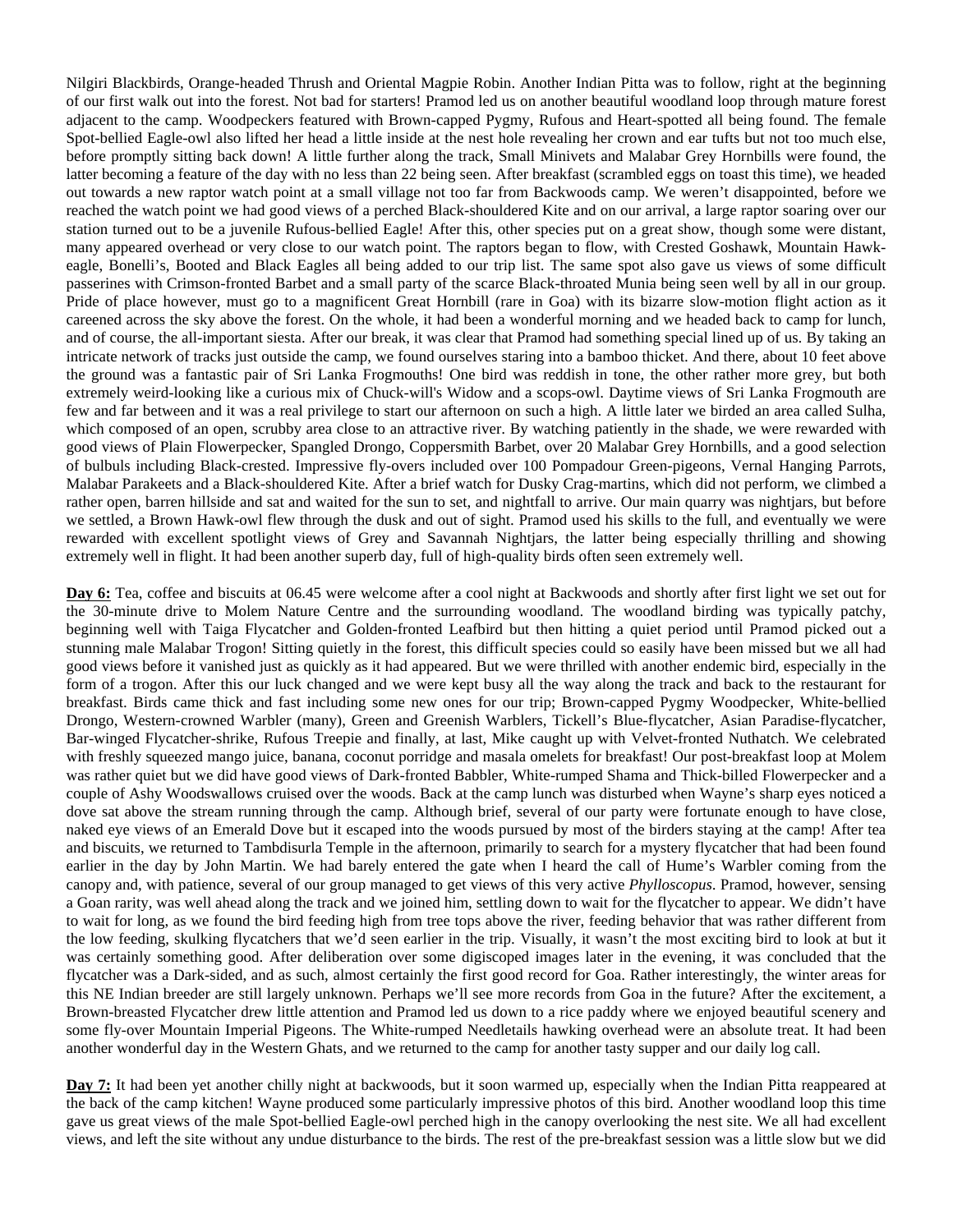have our first Large Woodshrikes of the trip, and found another feeding party of Western-crowned Warblers, along with a few Bronzed Drongos. Post-breakfast found us back at the raptor watch point which, although a slower session that the previous, still provided us with great looks at Oriental Honey-buzzard, Black Eagle, Shikra and a much needed Besra, the only one of the whole trip. Hirundines and swifts were evident with good views of Indian Swiftlet, Little Swift, Crested Treeswift, Asian Palm-swift and several House Martins. Returning to Backwoods for lunch and a relax, Sheila won a major prize in seeing the Emerald Dove which again came down the stream while Geoff was busy working on his bulbuls! With time running out to see White-bellied Woodpecker, a bird which we'd actually heard drumming on several occasion, we returned to the rice paddies near Tambdisurla Temple hoping that the vantage would increase our chances of finding the woodpeckers. Birds along the track included a party of Brown-cheeked Fulvettas, and from the rice paddy we enjoyed views of perched Mountain Imperial Pigeons for the first time on the trip. Other nice species included an adult Rufous-bellied Eagle, Asian Fairy Bluebirds, and a Little Spider Hunter. Pramod and Wayne returned from a wander through the fields with news of Red Spurfowl and Indian Pitta. Sadly, the White-bellied Woodpeckers didn't show and with that we closed our day at dusk and headed back to the camp.

**Day 8:** This morning we tried another woodland walk beginning from the camp. The first bird of real note was a Scarlet Minivet, a fine male, followed by memorable views of Purple Sunbird and Pompadour Green-pigeons. A little later we found our first Bluewinged Leafbird of the tour, and several delightful Black-naped Monarchs. After breakfast, we drove to Bara-bumbi High School, which backs onto a river, and it was already hot by 10.00! Crested Serpent-eagle, Oriental Magpie Robin, and Tickell's Blueflycatcher were the first to appear followed by good looks at Asian Koel, Thick-billed Flowerpecker, and Greater Flameback (much to the relief of Mike!). The star bird of the area was Grey-headed Bulbul, a species, which had eluded us for much of our time at Backwoods. Driving back to the camp for lunch, a walk along the approach road produced a nice Common Woodshrike building a nest plus Ashy Woodswallow and Chestnut-shouldered Petronia. We said our goodbyes to the Backwoods crew, who sent us off with a typically good and substantial lunch. It had been another fine visit to this wonderfully-secluded spot. The twohour drive back to Baga in rush hour was typically wild but quite normal by Goan standards and our driver returned us safely to the Bierra Mar with enough time for some poolside birding, which produced excellent birds. This time we connected with Baillon's and Ruddy-breasted Crakes, Clamorous Reed-warbler, Paddyfield and Booted Warblers, fly-by Alexandrine Parakeets, and a stunning male Pallid Harrier, only our second of the tour. The log call and another fine supper followed at the Bierra Mar.

**Day 9:** Although our breakfast was a little late in arriving, we were still on the road by 07:10 and on our way to the Dona Paula plateau. This open area set admits the suburbs of Dona Paula produced some great birds from the kick-off with Yellow-wattled Lapwings, Indian Robin, Paddyfield Pipit, Tawny Pipit and Oriental Skylark being found almost straight away. There were also good views of White-browed Bulbul for those who'd missed out earlier in the tour. The best bird, however, was a stunning male Ashy-crowned Finch-lark that dropped onto the local soccer field and just sat there, allowing its admirers an extremely close approach. Far more satisfying than the flock of 17 that had flown over earlier in the morning. Siberian and Pied Stonechats were also present, and a debate ensued over the pipit identification without any firm conclusions being reached. From here we dropped down the lowlands and the tidal channels at Santa Cruz. At high tide, there wasn't too much to be found on the channel but the surrounding area gave us White-bellied Sea-eagle, Sand Martin, Zitting Cisticola and good views of Plain Prinia along the track. Our final stop of the morning was Panjim Salt pools where a giant advertising placard gave us welcome respite from the sun. It had already developed into another particularly warm day. The vantage point proved to be a good one with several raptors being seen overhead including White-bellied Sea-eagle, Indian Spotted, Greater Spotted and Booted Eagles. Mike did well to find a Pacific Golden-plover and four Curlew Sandpipers showed off their white rumps when a Western Marsh-harrier flushed them. We also enjoyed some nice flight views of Small Pratincoles before returning to the Bierra Mar for lunch. In the afternoon, we elected to try another walk into the Baga fields finding a similar selection of species to our first afternoon there. With some work on the pipits, a Blyth's Pipit was eventually discovered although the majority was Richard's and Paddyfield Pipits. A small flock of Greater Short-toed Larks was seen several times during the afternoon, and we logged our first Common Mynas of the tour. The three Great Painted-snipes showed well once more, and we had excellent views of Eurasian Hoopoe, Indian Roller, Black Drongo and hundreds of Rose-coloured Starlings and Baya Weavers. Although seemingly not a particularly busy day, we recorded yet another impressive tally of about 95 species.

Day 10: This morning we journeyed north towards Morjim across the Chapora river estuary, now accessed by a relatively-new bridge instead of the old ferry crossing to cut down on the journey time. On reaching Morjim beach it was clear that the tide was not going to be ideal for pushing gulls towards the beach, but there were masses of sandplovers along the shore, which gave excellent views. It wasn't long before we had our first Greater Sandplovers in amongst plenty of Lesser Sandplovers and good numbers of Kentish Plovers. The gull watching then began in earnest, which of course wasn't everyone's cup of tea! Most of the birds were on a distant sand bar in the middle of the Chapora river mouth. However, after a prolonged session we satisfactorily viewed Steppe Gull, Heuglin's Gull, Great Black-headed Gull, Brown-headed, Black-headed and Slender-billed Gulls, and Gullbilled, Great Crested, Lesser Crested and Sandwich Terns. There was also a very big shout when a previously reported Blacklegged Kittiwake flew in with a small stream of Brown-head and Black-headed Gulls, and promptly vaporised amongst hundreds of small gulls! Remarkably, this out of range Kittiwake would be the first for the Indian Subcontinent if accepted. Sadly, it wasn't seen by all the members of our group but it was going to be worth trying for once again. A White-bellied Sea-eagle overhead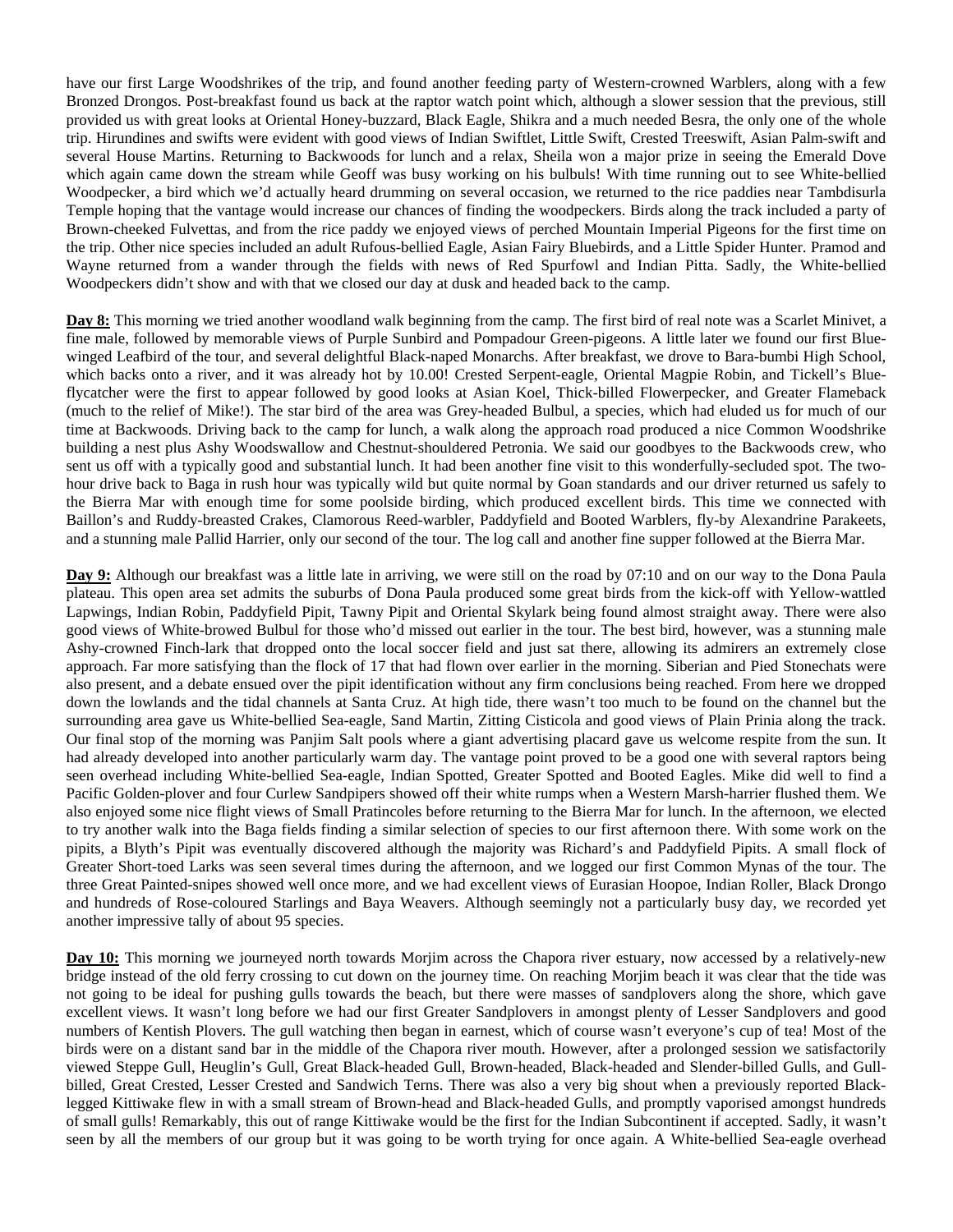provided a nice diversion from the gulls and was our cue to leave the beach and head for the shade of the palms. Here we enjoyed good views of Black-crowned Night-heron, Plum-headed Parakeet, White-cheeked Barbet, Green Bee-eater and Pied Stonechat, but unfortunately for us, no Brahminy Starlings. We ate lunch at a beachside cafe overlooking the Indian Ocean with cool drinks, good food and time to relax during the heat of the day. Returning back to Morjim beach for another try at Brahminy Starling, once again came up short but we did have two excellent new birds for the trip; Yellow-legged Buttonquail and Asian Brown Flycatcher. Perseverance certainly pays off! From here we returned inland to a steep sided, wooded valley at Saligeo. On arrival, the air above the woods was full of raptors and we notched up two more excellent species with Changeable Hawk-eagle and Steppe Eagle amongst the many soaring raptors. In the woodland we had good views of Asian Koel, Verditer Flycatcher and White-cheeked Barbet and Pramod worked hard to locate a roosting Brown Wood Owl, admirably succeeding. Pleased with our success, we headed back to the Bierra Mar, again with enough light to see some crakes (Baillon's and Ruddy-breasted), and the now usual selection of small brown warblers and prinias. Spotted Owlet once again closed our birding for the day, this time in a small tree overlooking the marshes.

**Day 11:** An early, pre-breakfast departure from the hotel at 06.00 to catch the 06.30 ferry across the Mandovi River to Charoa Island. The river crossing was somewhat chilly, but there were two White-bellied Sea-eagles taking fish from the river even at this early hour and endless streams of Gull-billed Terns flew down river to start the day. Three Eurasian Whimbrels circled the ferry and landed in the mangroves were our first of the tour. Pramod took us to a nice low-lying wetland area for coffee and birding. A steady procession of birds and local folk were starting their day here. Good numbers of Glossy Ibis were foraging amongst the egrets, and Woolly-necked Storks and Lesser Adjutants were found in the marshes. Hundreds of Baya Weavers could be seen leaving a roost site, along with tens of Blue-tailed Bee-eaters. We had exceptional views of Ashy Prinias along the dike here, allowing Wayne to get some equally exceptional photos. We then headed over to Mayem Lake for the rest of the morning, dividing our time around a mid-morning with a breakfast stop which in itself provided some good birds; most notably Large Cuckoo Shrike and a White-cheeked Barbet excavating a nest hole. Over the course of the morning we added some very good species to our list including the hoped for Orange-breasted Green-pigeons, plus Blue-faced Malkoha, Yellow-crowned Woodpecker, Black-headed Cuckooshrike, and Tytler's Leaf-warbler. Unfortunately, despite Pramod's best efforts, the Brown Fish-owls couldn't be found but excellent views of Grey Nightjar and Emerald Dove were ample compensation for those that had missed good views of those species earlier in the trip. Charoa Island was particularly sleepy during the midday hours and Pramod had to do his best to find a roadside kiosk that was open, as most of the islanders had taken a siesta! However, he eventually found a village kiosk selling cool drinks and snacks, a much needed boost. Our remaining time on the island was divided between raptor watching and viewing shorebirds on the rising tide at the ferry terminal. Grey Plover, Eurasian Curlew, Eurasian Whimbrel and Terek Sandpiper were all present on the Mandovi River until the rising tide pushed them away. Tens of thousands of Northern Pintail could also been seen in the shallows and Pramod mentioned that up to 40,000 Northern Pintail winter here. Returning to the Bierra Mar for yet another poolside watch over the marshes produced once again some exceptional birding. On this occasion, a Slaty-legged Crake was seen sparring with a Ruddy-breasted Crake with the Baillon's Crake present once again and along with a Black-capped Kingfisher, the day drew to another impressive close. Remarkably, as a group, we'd recorded over 110 species in just one day!

**Day 12:** We pulled out from Dona Paula Jetty at about 07.45 for our river cruise, primarily aimed at seeing Collared Kingfisher. Cruising through Mormugao Bay was quite relaxing and we soon began to notice some nice birds, with Lesser Crested Tern, followed by exceptional views of a perched White-bellied Sea-eagle and later, many Great Crested Terns. Black-headed Ibis were seen on the mudflats before we entered the Cumbarjua Canal where we primed ourselves for anything and everything that might look like a kingfisher! First, a Striated Heron, then another and then Pramod found our prize bird; a wonderful Collared Kingfisher! Upstream we found another giving even better views and on our return two more birds, this time together. That was certainly more than we might have hoped for, and on the way back to Agassaim we found a perched Osprey and a Black-capped Kingfisher rounding off a really successful boat trip. We returned to the Bierra Mar for lunch, which turned out to be a drawn out affair, but we did see an interesting munia perched in a tree close to our table and identified it retrospectively as an immature Black-headed Munia. It's a good thing we never stop looking! We later found Black-headed Munias in small numbers in Baga fields, but our first immature presented some really identification challenges. Wayne stayed out, not feeling the need for a rest after lunch, and returned with excellent pictures of Baillon's and Ruddy-breasted Crakes. In the afternoon we made a return trip to the Chapora River, but this time viewing from the southern side of the river mouth where the local harbour supports a small fleet of fishing boats, which in turn attract numerous gulls. Several colour morphs of Western Reef-egret were on view as soon as we arrived and we steadily worked through the gulls and watching several Little Terns fishing and plunge-diving out in the main channel. After half an hour or so, I noticed the Black-legged Kittiwake following a fishing boat into the harbour and put out a big call once again. This time, thankfully, all of our party were able the follow the Kittiwake amongst the gull frenzy and view this incredible first for India! It was also a rare moment for our local guide Pramod, a brand new bird and uncharacteristic show of emotion for a few moments at least! After all the excitement, we elected to climb up to Chapora fortress, built by the Portuguese in 1617. Once we reached the top, the view was simply breathtaking! Kites and White-bellied Sea-eagles hung on the wind above the fort and the only Blue Rock-thrush of the tour was present amongst the ramparts. A fitting end to a rather relaxing day marked by its high quality birds.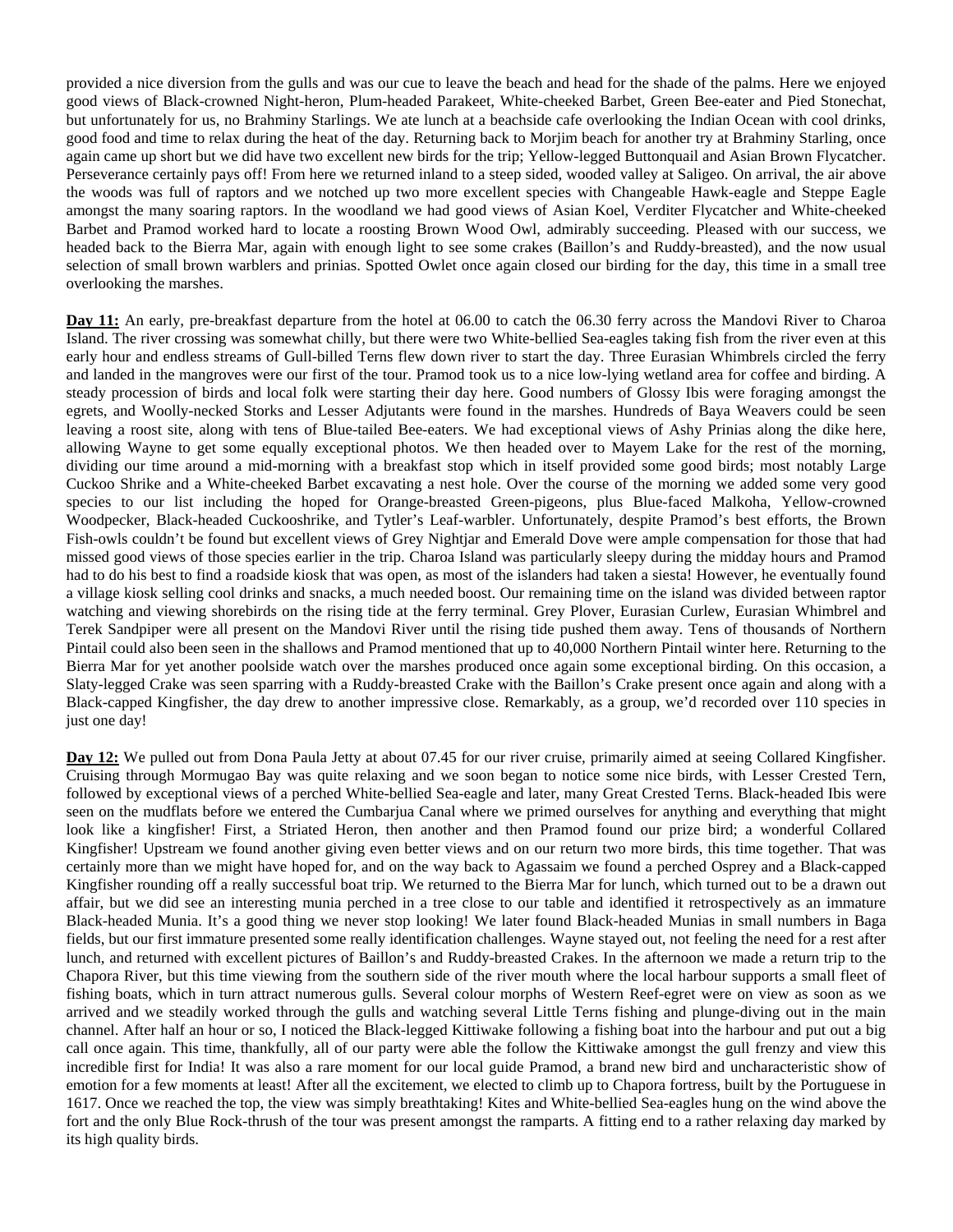**Day 13:** We returned to the Western Ghats this morning, following up reports of several exciting species from Bondla, a site about 90 minutes south-west of Baga. The drive was worth it, and after a traditional Goan breakfast of a Baji and fresh bread rolls, we were soon watching some good birds on the approach road to Bondla. Highlights from our first stop including Black Eagle and exceptional looks at a Little Spiderhunter. Climbing up the road towards Bondla resort and zoo, we parked and the walked down the hill birding from the roadside. Although seemingly slow at times, we ended up having some great birding along this road – the first bird to wow us was a cracking male Blue-capped Rock-thrush, followed by a White-bellied Blue-flycatcher and then Tytler's Leaf-warbler. Looking almost too hard into the canopy, all of us but Wayne failed to notice an odd-looking flycatcher feeding right over the road above our heads. The pale underparts initially suggested Asian Brown Flycatcher, but the rusty upper tail looked more Redstart like, and the dark legs really gave the identification away – it was a Rusty-tailed Flycatcher. Pramod described this rare bird as being less than annual in Goa. As if that wasn't enough, just 100 yards down the road, Wayne (again!) spotted two marvelous Malabar Trogons, one female and one a young male. We enjoyed these special birds for a while and they came closer and closer, as shy birds often do when if they're not pursued. To cap off an excellent morning, a male Grey Junglefowl strutted across the road in front of our vehicle and the female gave reasonable views in the understory by the road. What a fine morning it had been! It felt good to relax a while from the restaurant balcony at Bondla watching parties of Jungle Babblers in the bamboo thickets and Orange-headed Thrush and Spotted Deer in the leaf litter. Being a Thursday, the zoo was closed for the day but this ensured that the area was relatively free of tourists and allowed us to enjoy good views of some shy woodland birds such Black-rumped Flameback, Tickell's Blue-flycatcher, White-rumped Shama and Puff-throated Babbler. Further down the road, an open park seemed like an odd place to see a Clamorous Reed-warbler, but there it was in a hedgerow. Our second Taiga Flycatcher of the day also showed exceptionally well close by. It was lovely young male, with just a small amount of red under the chin. There was no doubt that the heat of the afternoon was beginning to take its toll, and with this we walked back the hill for our ride back to the hotel. It had been a day of quality rather than quantity, with two outstanding birds; Blue-capped Rock-thrush and Rusty-tailed Flycatcher.

**Day 14:** We departed early at 06:00 once again, this time heading for Southern Goa and the area of Velim Lake. We stopped for breakfast in Margao and then had a relatively short drive to Culculim fields, which were full of birds including lots of Little Ringed Plovers and several Temminck's Stints. On reaching the Velim Lake area, Pramod tried another area of open fields, which turned out to be good for raptors with good views of perched Steppe and Great Spotted Eagles. A recently burnt area was full of lapwings as well with over 20 Red-wattled and 12 Yellow-wattled Lapwings. Spotted Owlets were also to be found here, and we had good views of perched Ashy Woodswallows and Long-tailed Shrike. Amongst the wagtails and pipits frequenting the burn, Geoff, Sheila and I also watched a male Grey-headed Wagtail *(M. f. thunbergi)* amongst the Richard's Pipits. At Velim Lake, we tried a couple of spots before we eventually settled in a shaded area by local shrine to overlook the enormous numbers of birds here. Most were Garganey, Eurasian Teal and Northern Pintail but with fair numbers of Cotton Pygmy-geese as well. Overhead, raptors were beginning to soar including several Greater Spotted Eagles, a White-bellied Sea-eagle and a single Tawny Eagle. Whilst watching the raptors and with a little imagination, the sharp-eyed amongst us could see four or five Alpine Swifts extremely high in the murky sky. Our next port of call was an extensive hyacinth-covered pool at Curtolim, which supported hundreds of waterfowl, including Little Grebes, Lesser Whistling-ducks, and about nine Comb Ducks. Careful scanning here also produced several Ferruginous Ducks and a Pheasant-tailed Jacana. Attractive as these birds were, the heat of the day was beginning to tell, and when the temperature registered 38°C+, it was time to take a break and have a late lunch in a comfortable restaurant near Margao. The end of the second week had been notably warmer than the first. On the way home we checked the pool at Goa Velha once more, finding thousands of ducks including several more Ferruginous and our only Common Pochard of the tour. We still arrived back at the Bierra Mar in time for an optional evening session of viewing the marshes from the poolside. Again, it was productive with more of the usual crakes and a Greater Painted-snipe. The best find, however, was an adult male Black-headed Munia amongst hordes of Scaly-breasted and White-rumped Munias. Log call and another good meal at the Bierra Mar in the evening.

**Day 15:** Our last full day in Goa. We began with a successful attempt for Indian Peafowl at Fort Aguada seeing at least half-adozen birds in the early morning light, that wasn't bad for starters. Moving on the to the lower slopes of Baga Hill, Pramod immediately heard the call of Jungle Owlet and we soon had this smart little owl 'scoped up, though slightly hidden by foliage. Climbing steadily up the track we had a flurry of new birds for the trip, with Black-lored Tit, Crimson Sunbird, and several Whitethroated Fantails. A White-bellied Drongo showed well higher up the same track as did several more fantails, and on reaching the top of Baga Hill several Indian Robins were present. At the top of Baga Hill it was sad to see a recently-placed barbed wire fence with a hotel strongly rumored to be in the planning. Let's hope not, and that access to this fine birding spot remains unlimited for visiting birders. Only time will tell. We moved on, but only a short distance to the Club Cubana at Arpora. The wooded valley behind the club being the main attraction and not the disco! We found a good species straight away, Grey-breasted Prinia, our first of the tour. Pramod's sharp senses also picked out a roosting Grey Nightjar and an Indian Pitta. The raptors once again were a big attraction including great views of our only Short-toed Snake-eagle of the tour. The final stop of the morning on the way back to Baga was the Marinha Dourada saltpans, which duly produced our best views of Pacific Golden-plover and Marsh Sandpiper as well as Small Pratincole and White-browed Wagtail. Returning to the Bierra Mar for lunch, we said our final goodbyes to Pramod